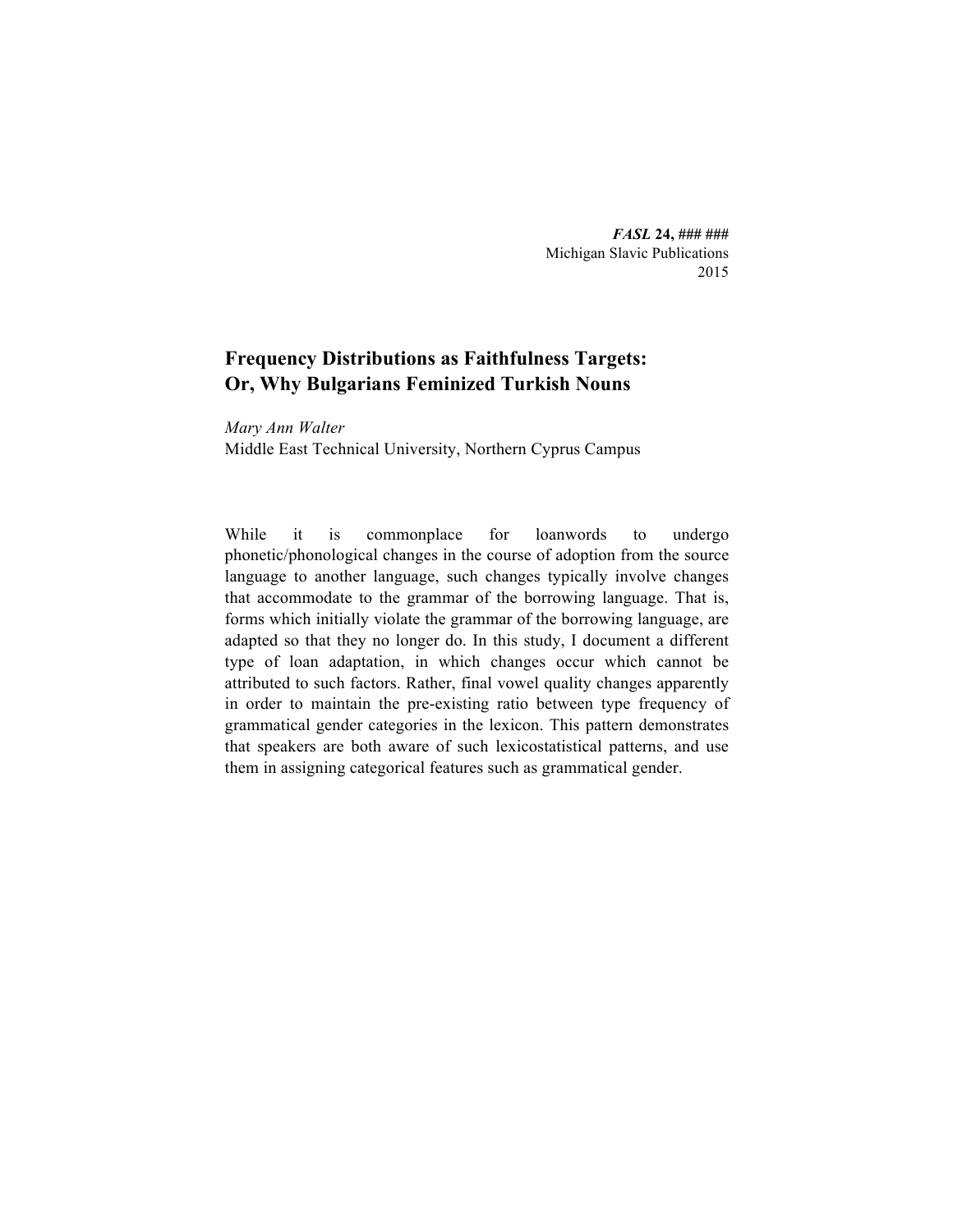#### **1 Introduction**

People are statistical learners *par excellence*, but the extent to which such information influences and is incorporated into grammars remains an open question. Proposals range from exemplar/usage-based models in which such influences are crucial, to substance-free models of phonology in which such factors are entirely excluded.

In this study, I demonstrate that information about the statistical likelihood of grammatical gender status influences its assignment in loanwords from Turkish to Bulgarian. This occurs even in preference to otherwise deterministic phonetic/phonological cues. This phenomenon provides evidence for the relevance of statistical data in grammar, and models it via OT gender assignment a la Rice (2006) and the Gradual Learning Algorithm (GLA: Boersma & Hayes 2001).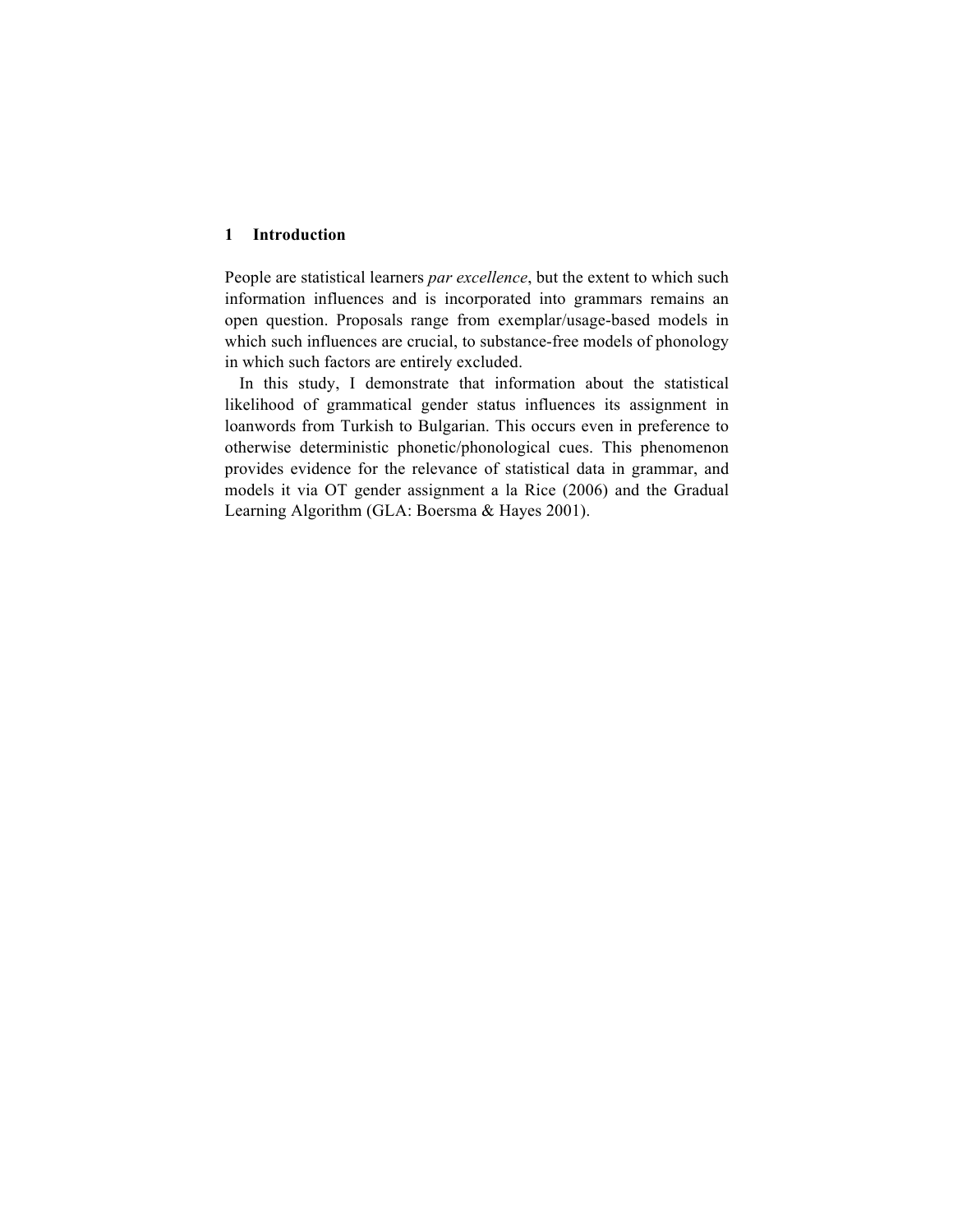### **2 Gender in Bulgarian**

Bulgarian has a three-gender system of feminine, neuter and masculine nouns. Manova and Dressler (2001) argue strongly an approach to Bulgarian gender assignment based on phonological form rather than semantic factors. The final phoneme of a noun stem determines its gender. In this system, feminine nouns typically end in /-a/, neuter nouns typically end in /-e/ or /-o/ vowels, and other nouns are masculine, typically consonant-final.

| $(1)$ Bulgarian IPA |                      | Gloss  | Gender    |
|---------------------|----------------------|--------|-----------|
| а. книга            | kniga                | book   | feminine  |
| <b>b</b> . куче     | $k$ ut $\int e^{-t}$ | dog    | neuter    |
| с. писмо            | pismo                | letter | neuter    |
| d. кон              | kon                  | horse  | masculine |

These generalizations are extremely robust. Nouns of common gender which may even refer to human males (such as *rodnina* 'relative') are nonetheless treated as grammatically feminine. The primary classes of exceptions are the small number of exceptional underived feminine forms do end in consonants, and a larger number of derived ones with the suffixes /-ost/ and /-est/ (Manova & Dressler 2001).

Counts from one dictionary show that 39% of included nouns are feminine, 19% are neuter, and the remaining 42% are masculine (Xeba 2012). Thus, gender categories are asymmetrically distributed in the lexicon, with masculine and feminine roots on essentially equal basis with respect to type frequency, and both with approximately double the number of neuter roots. Masculine gender can be considered the 'default' gender if any, as it includes both the largest number of roots, and also displays the widest array of phonological variation.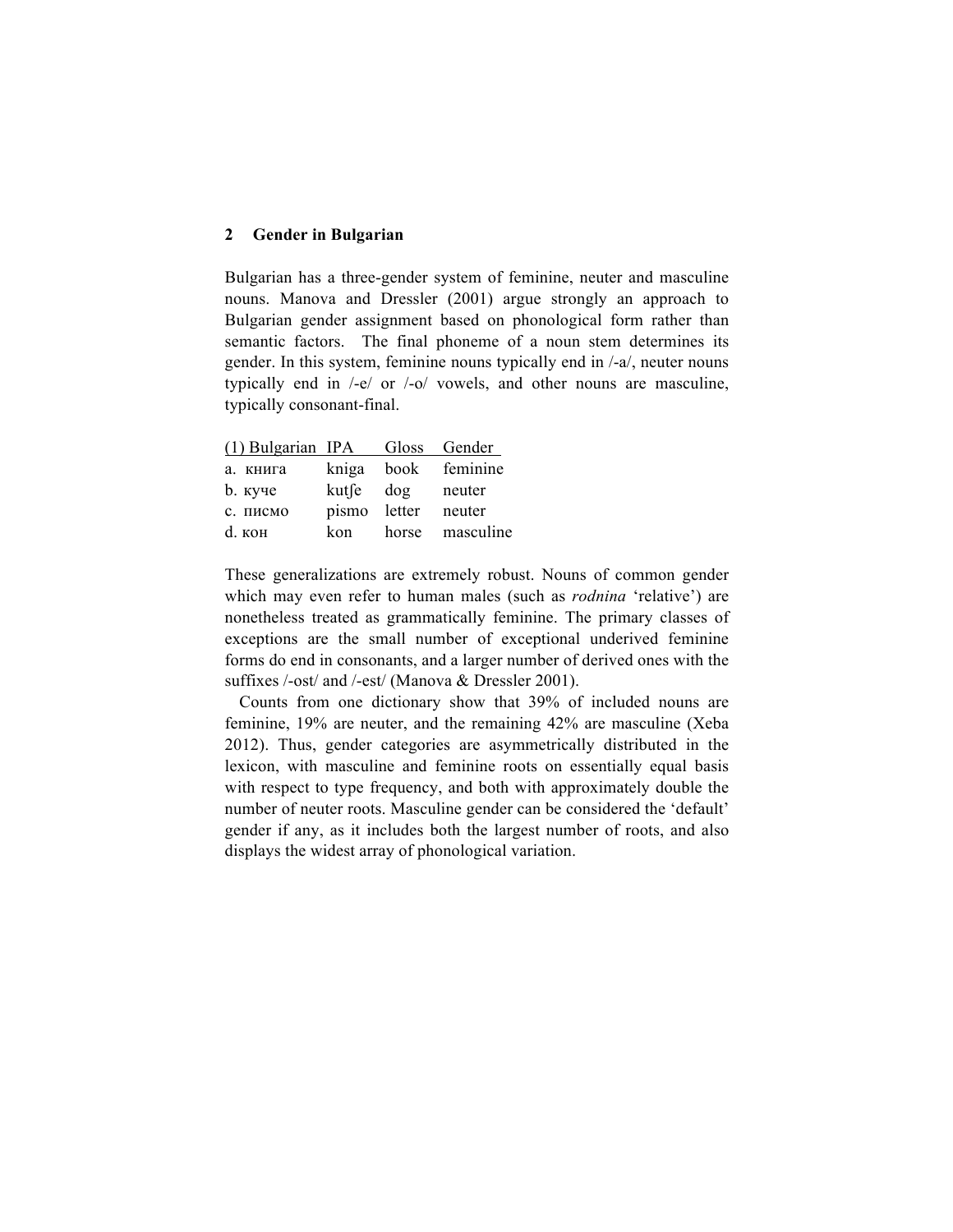## **3 Turkish-to-Bulgarian Loanwords and Gender**

Turkish is a major source of borrowed vocabulary for Bulgarian. The syllable structure of such borrowings is typically unchanged, due to Bulgarian's more permissive consonant clusters. The phoneme inventories of Turkish and Bulgarian are also relatively well-matched, with the exception of the Turkish front rounded mid and high vowels, which are decomposed into glide+/u/ sequences in Bulgarian, as shown in (2).

| (2) Bulgarian IPA Turkish Gloss  |  |                         |
|----------------------------------|--|-------------------------|
| a. KHOOTE kjufte köfte meatballs |  |                         |
| $b.$ $r \omega$                  |  | gjubre gübre fertilizer |

As these examples also show, a large number of Turkish words are /e/ final. These forms could be unproblematically borrowed as neuter nouns in Bulgarian, as shown in Section 2. Typically they are – but the remainder of this study will focus on an interesting class of exceptions. For a subclass of nouns which are /e/-final in Turkish, they are unexpectedly borrowed with final /a/ in Bulgarian, with no apparent phonological motivation for this change.<sup>1</sup>

The relevant items come from two mini-corpora, compiled by the author, of all Bulgarian Turkish-origin nouns ending in either /e/ or /a/ either in the Turkish original form or resulting loanword, excluding words for humans, from two different sources. Mini-corpus 1 consists of 59 forms, assembled from work by Kramer (1992), Sakareva (2005) and Georgieff (2012). Mini-corpus 2 consists of 131 forms, drawn from an independent compilation of loanwords attested in the late Ottoman Bulgarian press, compiled by Gadjeva (2009).

In Mini-corpus 1, there are 36 forms which have final /a/ in the original Turkish. Of those 36 forms, the final /a/ is deleted in one item, resulting in a consonant-final word (*çarka* 'paddlewheel'  $\rightarrow$  *çark*). In one

<u> 1989 - Johann Barn, mars ann an t-Amhain an t-Amhain an t-Amhain an t-Amhain an t-Amhain an t-Amhain an t-Amh</u>

<sup>1</sup> Although Turkish has a rich inflectional case system, the borrowed form is always based on the un-suffixed nominative (also non-specific accusative) form.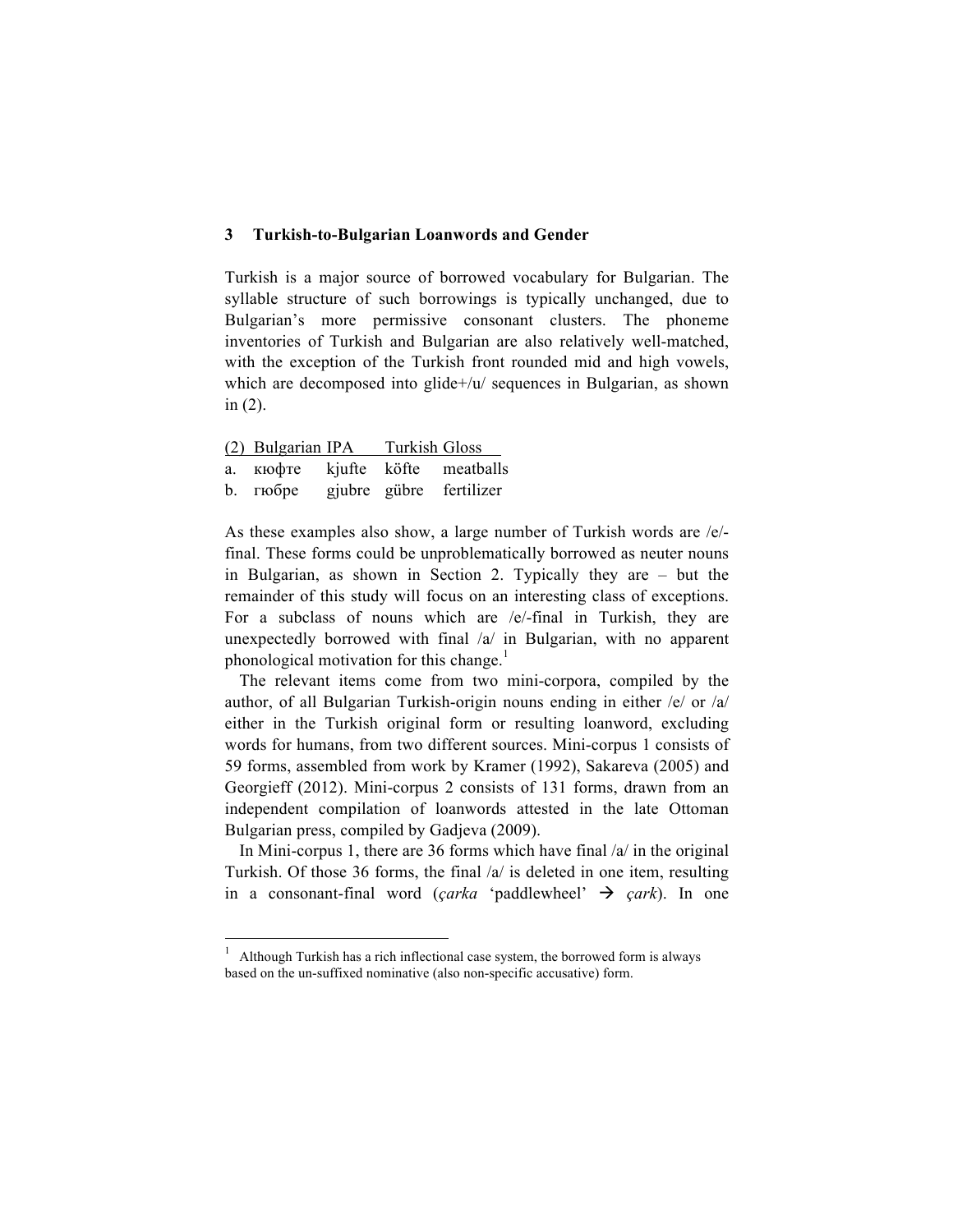additional form, Turkish final /a/ is changed to /e/ (*parça* 'piece'  $\rightarrow$ *parçe*). No other changes to Turkish /a/-final source forms are observed.

The picture is quite different for forms with final  $/e/$  in the original Turkish. In Mini-corpus 1 there are 23 such forms. Turkish final /e/ is changed to  $\pi$  in one item (*çerge*  $\rightarrow$  *çergi* 'tent'). However, Turkish final  $/e$  is changed to  $/a$  in six items, listed in (3).

|                | (3) Bulgarian | <b>IPA</b>       | Turkish                          | Gloss              |
|----------------|---------------|------------------|----------------------------------|--------------------|
| a.             | чешма         | $t\int e\int ma$ | çeşme                            | fountain           |
| $b_{-}$        | тенджера      | tendzera         | tencere                          | cooking pan        |
| $\mathbf{c}$ . | махала        | maxala           | mahalle                          | neighborhood       |
| $d_{\cdot}$    | механа        | mexana           | meyhane tavern                   |                    |
| e.             | вересия       | veresija         | veresiy $\underline{\mathbf{e}}$ | (financial) credit |
| g.             | кесия         | kesija           | kese                             | bag <sup>2</sup>   |

While the absolute numbers of items involved are small, the changes are going primarily in one direction – from final  $/e/$ , to final  $/a/$ , rather than vice versa.

| final $/a/$            | 36 | final $/e/$           | 23 |
|------------------------|----|-----------------------|----|
| remain $/a/$           |    | remain / $e$ /        | 16 |
| $/a$ $\rightarrow$ /e/ |    | $/e/ \rightarrow /a/$ | h  |
| /a/ deleted            |    | $/e/ \rightarrow \pi$ |    |

Fig. 1: Treatment of Turkish final /a/ and /e/ forms

The overall effect of these changes is an increase in the number of /a/ final (presumably feminine) forms at the expense of the number of /e/ final (presumably neuter) forms. Figure 2 contains the relative percentages both before and after the vowel changes.

<u> 1989 - Johann Barn, mars ann an t-Amhain an t-Amhain an t-Amhain an t-Amhain an t-Amhain an t-Amhain an t-Amh</u>

<sup>&</sup>lt;sup>2</sup> The final item also involves the introduction of the suffix  $\ell$ -ija $\ell$ , which is used elsewhere for vowel-final loanwords from Turkish, especially those referring to human males, e.g. *neighbor*, and items with the occupational Turkish suffix /-ʤi/.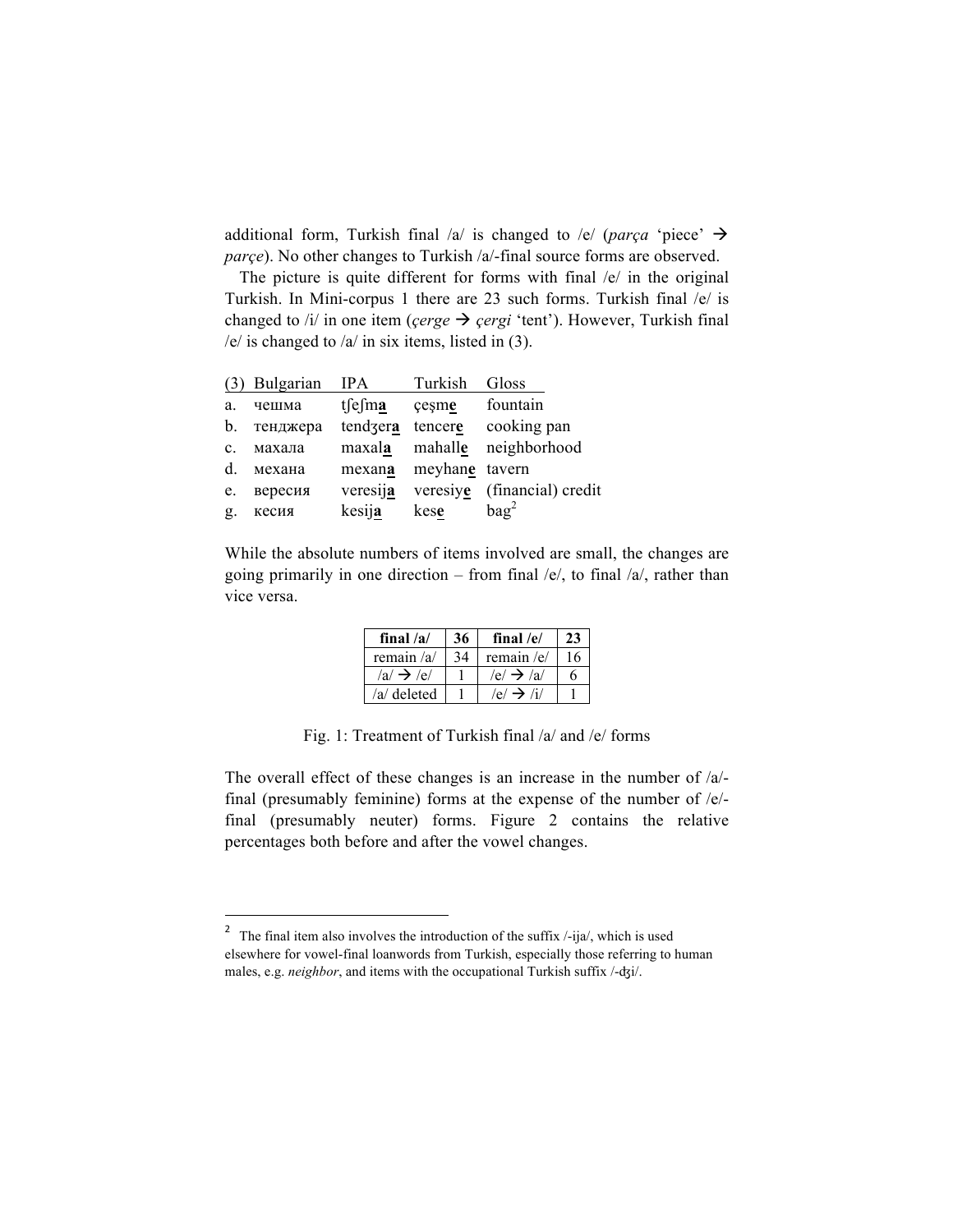|             | <b>Turkish</b> | $\frac{0}{0}$ | <b>Bulgarian</b> | $\frac{0}{0}$ |
|-------------|----------------|---------------|------------------|---------------|
| final $/a/$ | 36             | .61           |                  | .68           |
| final $/e/$ | 23             | 39            |                  | 29            |
| Other       |                |               |                  | U.            |
| total $#$   | 59             |               | 59               |               |

Fig. 2: Final vowel percentages in Turkish source and Bulgarian output

Recall that the ratio of neuter forms to feminine forms in the Bulgarian lexicon overall is 19%/39%, equivalent to **.48**. With gender assigned to the loanword forms based on final vowel *after* the observed vowel changes, the ratio of neuter to feminine forms closely approximates this number: 17/40=**.43** neuter-to-feminine. However, if the vowels had persisted unchanged and gender was assigned in accordance with their original final vowels, as expected, the ratio would instead be 23/36=**.64** neuter-to-feminine.

Thus, the changes to the loanword final vowels brings the mini-corpus closely into line with the gender proportions in the lexicon as a whole, reported in Section 2. A binomial distribution test bears out the finding that the gender ratio in the set of resulting loanwords *after* vowel changes is from the same distribution as the gender ratio in the lexicon as a whole (p=.10, so, no significant difference between distributions). However, the same test on the gender ratio in the loanwords as they would have appeared *without* the observed modifications approximates a statistically significant difference from the ratio in the lexicon as a whole  $(p=06)$ .

The forms in Mini-corpus 2 replicate these findings. Mini-corpus 2 contains 70 forms with final /a/ in Turkish. Of these, Turkish final /a/ is changed to /e/ in only a single item (*nișasta* 'starch'  $\rightarrow$  *nișaste*).

There are 61 forms with final /e/ on Turkish. Of these, Turkish final /e/ is deleted in one item, resulting in a consonant-final word (*kestane* 'chestnut'  $\rightarrow$  *kestan*). A final consonant is added in one item (*sefte* 'day's first breeze'  $\rightarrow$  *siftax*). But final /a/ appears in place of original final /e/ in a total of 17 items (one has both variant forms), listed in (4).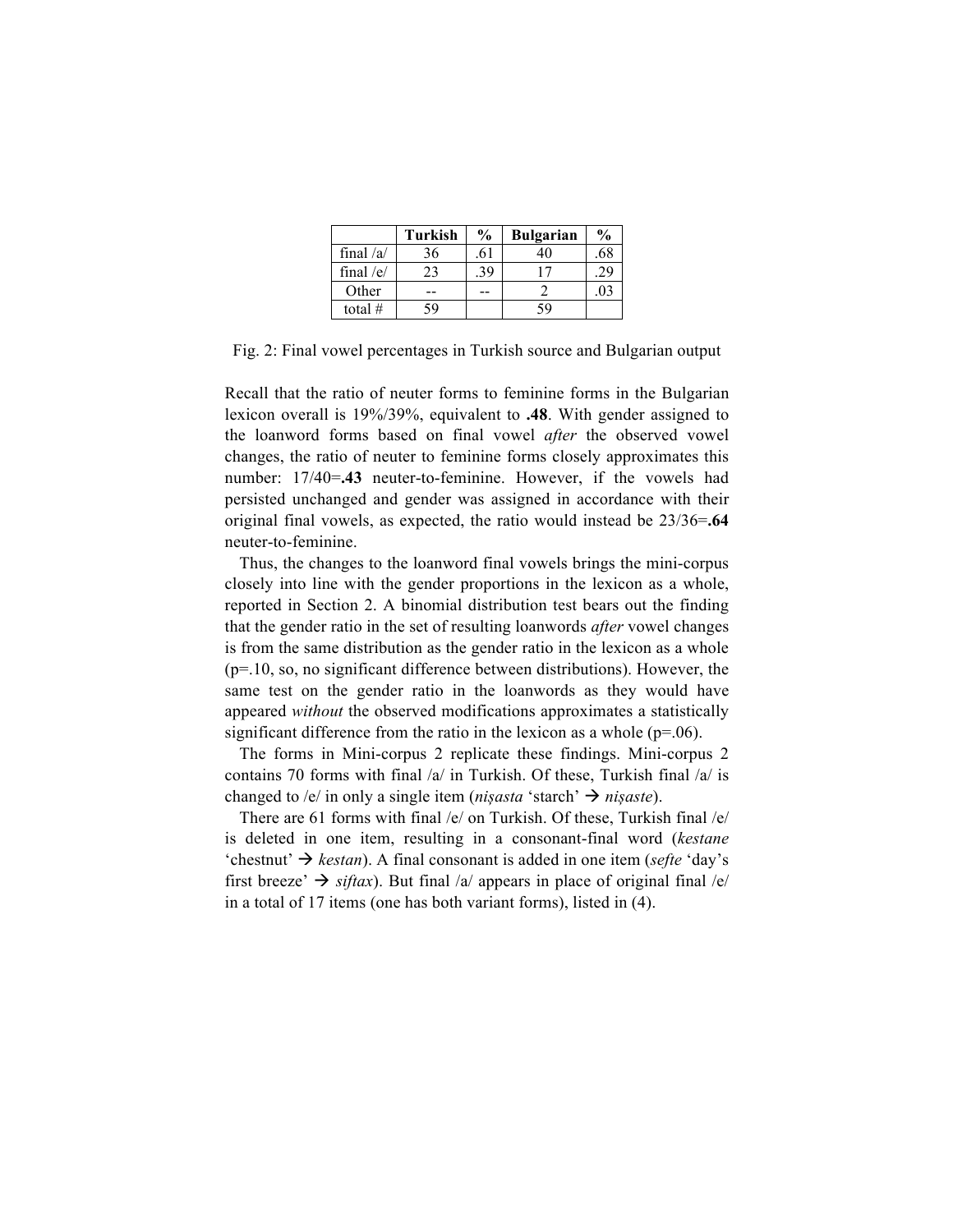| (4)            | <b>Bulgarian</b>               | IPA      | Turkish  | Gloss                            |
|----------------|--------------------------------|----------|----------|----------------------------------|
| a.             | хазна                          | xazna    | hazine   | treasury                         |
| b.             | везне/а                        | vezne/a  | vezne    | balance                          |
| c.             | терсана                        | tersana  | tersane  | naval arsenal                    |
| d.             | пейка                          | pejka    | peyke    | bench                            |
| e.             | лула                           | lula     | lüle     | pipe                             |
| f.             | махмудия                       |          |          | mahmudija mahmudiye type of coin |
| g.             | бахча                          | baxtfa   | bahçe    | garden                           |
| h.             | анджаклама and aklama enikleme |          |          | gadget                           |
| $\mathbf{1}$ . | фераджа                        | feradza  | ferace   | voile                            |
| J.             | пенджера                       | pendzera | pencere  | window                           |
| k.             | тенджера                       | tendzera | tencere  | cooking pan                      |
| 1.             | механа                         | mexana   | meyhane  | tavern                           |
| m.             | махала                         | maxala   | mahalle  | neighborhood                     |
| n.             | чешма                          | tsesma   | çeşme    | fountain                         |
| 0.             | тенекия                        | tenekija | teneke   | tin                              |
| p.             | вересия                        | veresija | veresiye | (financial) credit               |
| q.             | кесия                          | kesija   | kese     | bag                              |

Precisely the same asymmetry of changes to the final vowel is observed as in Mini-corpus 1.

| final $/a/$            | 70 | final $/e/$          |    |
|------------------------|----|----------------------|----|
| remain $/a$            | 69 | remain / $e$ /       | 42 |
| $/a$ $\rightarrow$ /e/ |    | $/e/ \rightarrow/a/$ |    |
|                        |    | $ e  \rightarrow C$  |    |
|                        |    | /e/ deleted          |    |

Fig. 3: Treatment of Turkish final /a/ and /e/ vowels

Only a single isolated example of loss of final /a/~feminine gender is observed, whereas the single most numerous change by far is of final /e/ (neuter) to final /a/ (feminine). Again, the overall percentage of feminine /a/-final forms increases.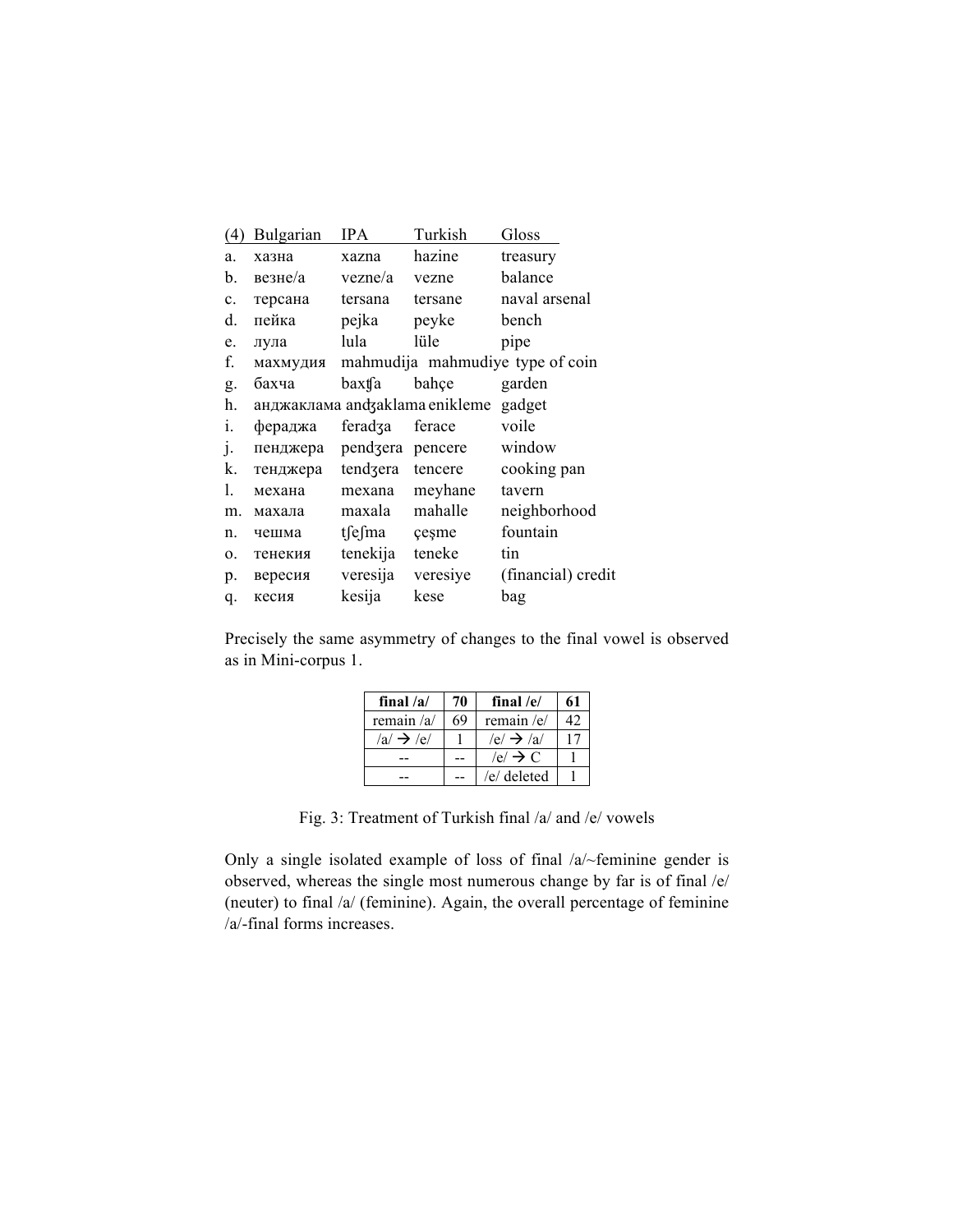|             | <b>Turkish</b> | $\frac{0}{0}$ | <b>Bulgarian</b> | $\frac{0}{0}$ |
|-------------|----------------|---------------|------------------|---------------|
| final $/a/$ | 70             | .53           | 86               | .66           |
| final $/e/$ |                |               | 43               | .33           |
| Other       | --             |               |                  | 02            |
| total #     |                |               | 131              |               |

Fig. 4: Final vowel percentages in Turkish source and Bulgarian output

The resulting Bulgarian loans *with* vowel changes yield a neuter-tofeminine ratio of 43/86=.**50**, extremely close to the overall lexical ratio of **.48**. The original forms, on the other hand, would yield a ratio of 61/70=.**87.**

Once again, changes result in a close approximation to the pre-existing lexical gender ratio. In addition, the relationship among gender ratios is again statistically robust according to binomial distributional tests. The gender ratio of the modified loanwords as appearing in Bulgarian is statistically indistinguishable from that of the lexicon as a whole  $(p=07,$ so, no significant difference between distributions). However, the gender ratio of the Turkish forms if unmodified with respect to final phoneme is significantly different (p=.0003).

This disappearance of a significant difference, replaced by a notsignificantly-different distribution, is exactly what we expect given our hypothesized motivation for the final vowel changes.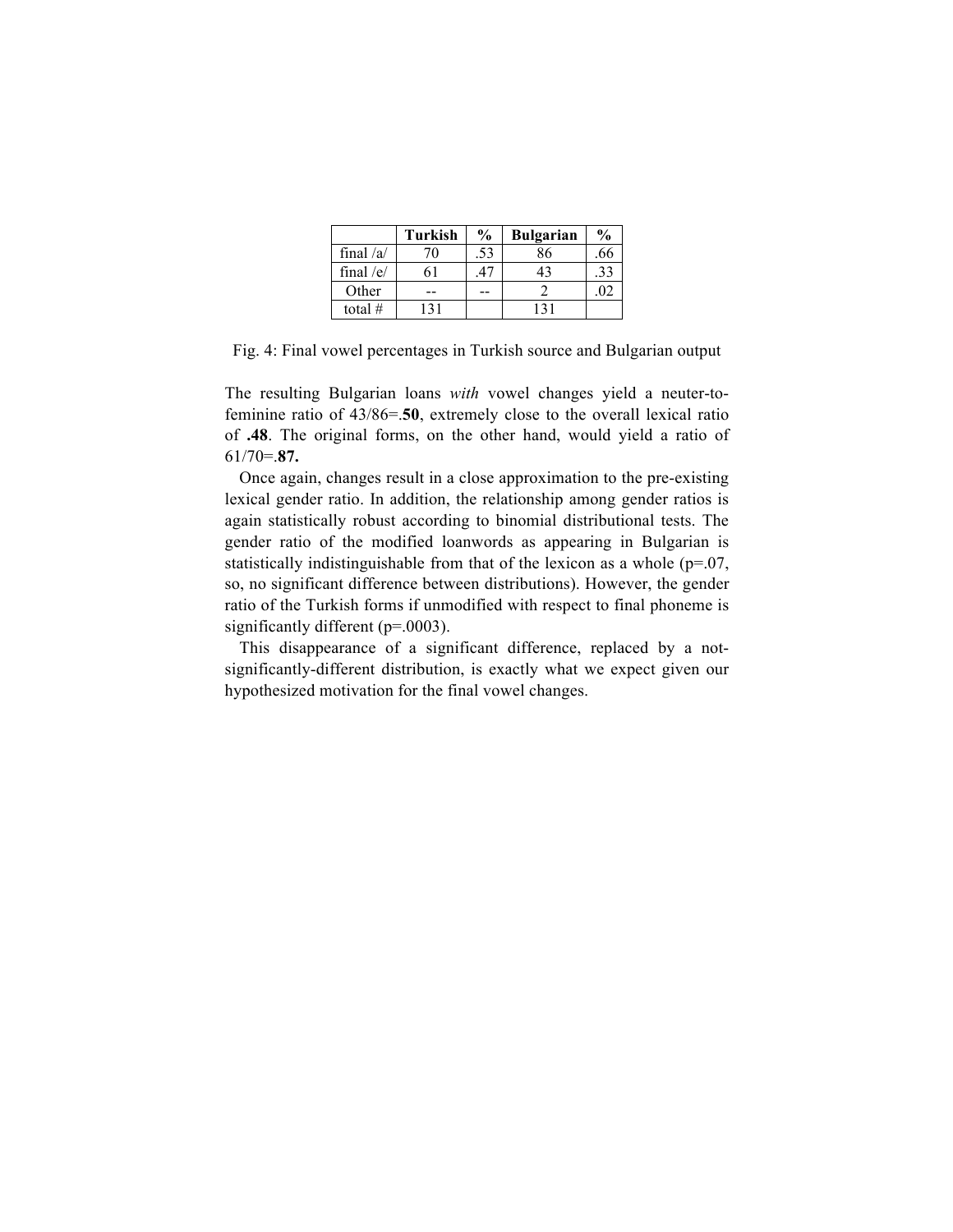### **4 Alternative Explanations for Gender/Vowel Changes**

I have argued that the match with pre-existing lexical gender ratios provides the motivation for final vowel changes. In this section, I consider, but ultimately dismiss, other potential explanations for these changes.<sup>3</sup>

Default gender cannot account for the final vowel changes, as the default gender of Bulgarian would presumably be masculine, which is both the most common gender, and the one with greatest variability in phonological form.

Semantic commonality cannot account for the changes, as there is none apparent from the list of items, repeated in (5). In any case, Manova and Dressler (2001) argue strongly against the relevance of semantic classes in Bulgarian gender assignment.

In addition, analogy with a translational equivalent from the preexisting native lexicon also fails to account for the assignment of feminine gender/final /a/ in the exceptional cases. The examples in (5) include such translational equivalents, where identifiable.

 

<sup>&</sup>lt;sup>3</sup> Most of the phonetically-based alternatives were suggested by anonymous reviewers for FASL 2015, whom I thank for their suggestions. The semantics-based alternatives were suggested by audience members, whom I also thank for their insights.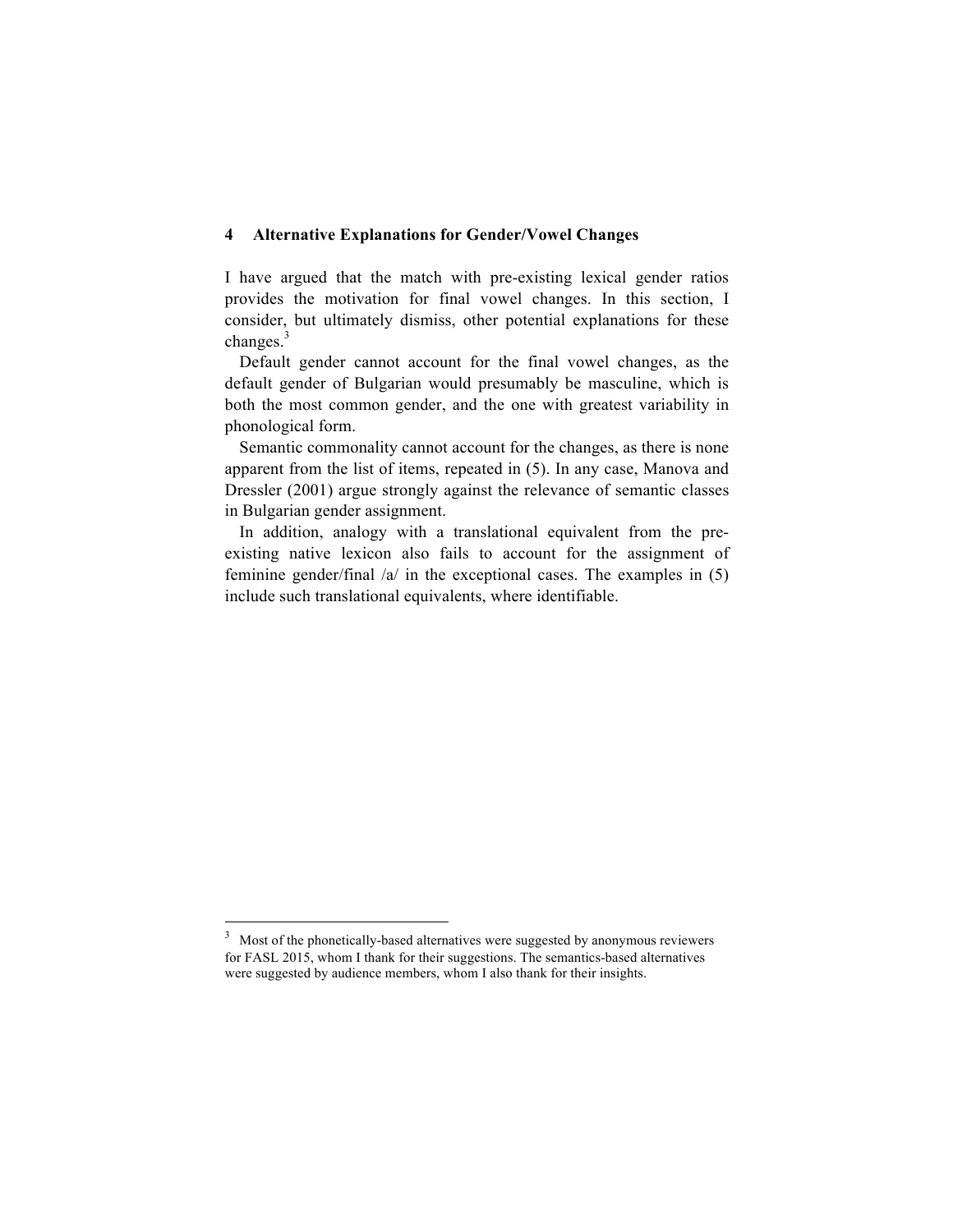|                | (5) Bulgarian (IPA) Gloss |                      | <b>Translational Equivalent</b>  |
|----------------|---------------------------|----------------------|----------------------------------|
| a.             | xazna                     | treasury             | sikroviftnitsa, kovtfeznitfestvo |
| b.             | vezne/a                   | balance              | maftab                           |
| c.             | tersana                   | naval arsenal        | arsenal, orizie                  |
| d.             | pejka                     | bench                | skamejka, tezgjax                |
| e.             | lula                      | pipe                 |                                  |
| f.             | mahmudija                 | type of coin         |                                  |
| g.             | baxtfa                    | garden               | gradina                          |
| h.             | andzaklama                | gadget               | prisposoblenie                   |
| $\mathbf{1}$ . | feradza                   | voile                | muselin                          |
| J <sub>1</sub> | pendzera                  | window               | prozorets                        |
| k.             | tendzera                  |                      | cooking pan tigan, tinija, tava  |
| 1.             | mexana                    | tavern               | kritfma, xan                     |
| m.             | maxala                    | neighborhood kvartal |                                  |
| n.             | tfefma                    | fountain             | fontan, izvor                    |
| 0.             | tenekija                  | tin                  | kalaj, lamarina                  |
| p.             | veresija                  | credit               | kredit                           |
| q.             | kesija                    | bag                  | tfanta, torba, tfuval            |

The examples in (5) demonstrate that there is no clear relationship between feminine gender in a native Bulgarian translational equivalent, and the loan nouns which unexpectedly received feminine gender. Only one case (5g 'garden') has a single feminine noun counterpart from the native vocabulary. Others have masculine gender counterparts, or multiple possible translational equivalents of different genders. In many cases, these equivalents are themselves loans, probably later loans from French, and therefore of dubious status as possible sources for the grammatical gender of the Turkish forms.

A semantic supercategory is another potential source for analogical extension of grammatical gender (e.g., if 'utensil' is feminine, perhaps all types of utensils will also be assigned feminine gender). An appropriate semantic supercategory could be identified for only a handful of these items. For the coin name /mahmudija/, either Bulgarian *moneta* or *para* (the latter itself a Turkish borrowing) are possible, both of which would yield feminine gender for the subcategory term, as expected. However,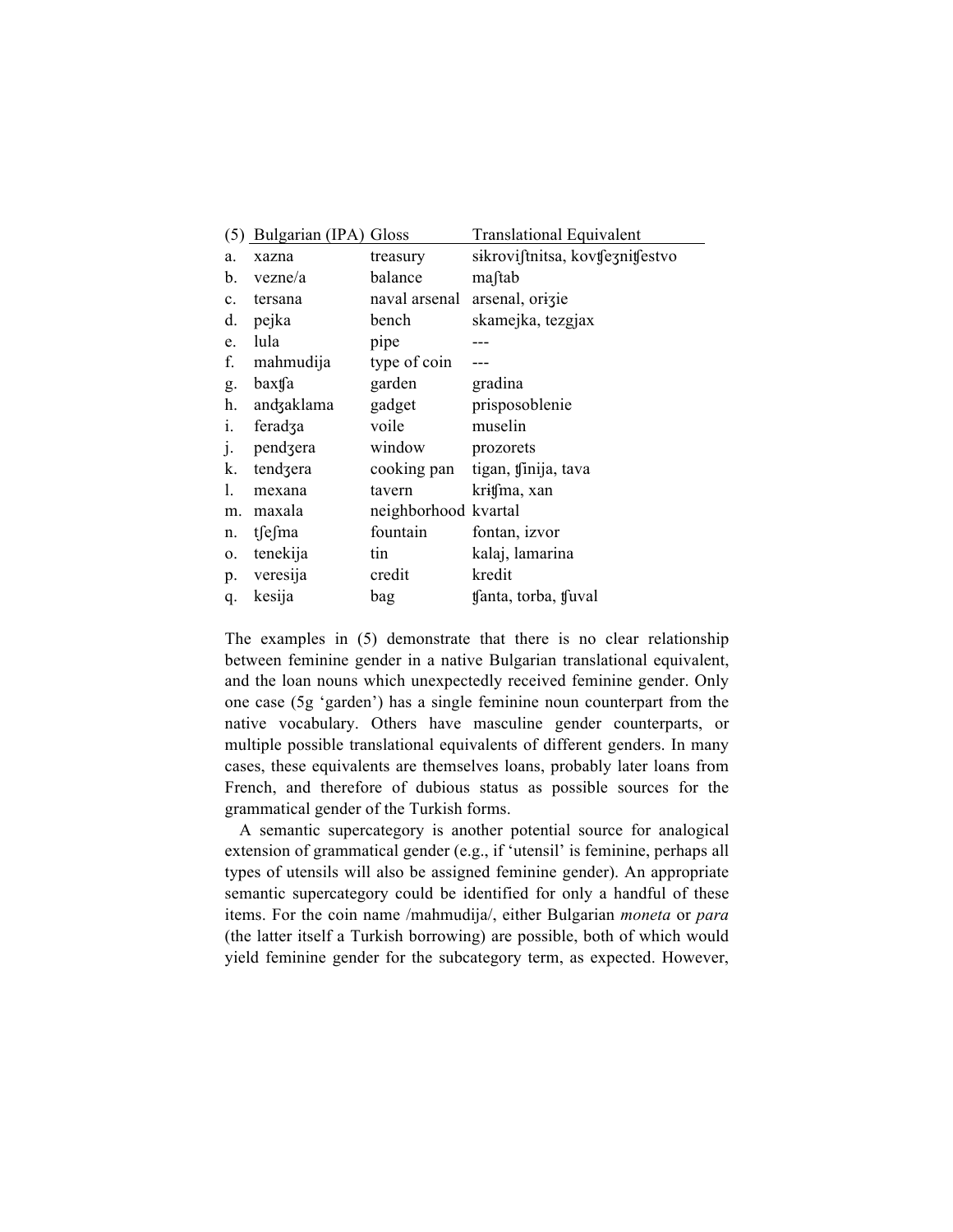for the 'voile' term, the large number of possible terms for the supercategory 'cloth,' which include forms from all three genders, make this factor indeterminate (these include *kɨrpa, plat, tɨkan, sukno*, and *patʃavra*). While the 'tin' term has the superordinate *metal*, this is masculine and should not lead to feminization of the subcategory term, nor should the possible supercategory 'city' (*grad*) for neighborhood. We must conclude that gender of the semantic supercategory is not playing a role in loanword gender assignment here.

Phonological factors similarly fail to explain the final vowel changes. Turkish is typically described as having final stress for nominal roots (barring certain exceptions such as for placenames and Greek/Italian loanwords), or alternatively, as stressless (Inkelas & Orgun 2003). Therefore, stress properties of the source language cannot be motivating differences in final vowel quality. In Bulgarian, on the other hand, stress is free and unpredictable, and there are even minimal pairs involving only stress placement, for example /'ko.la/ 'cola drink' versus /ko.'la/ 'automobile.' There is no restriction on final stress on the vowel /e/ or on neuter gender, as shown by such a frequent form as /mom.'tʃe/ 'young boy.' Therefore, none of these stress-related factors can be the motivation for changing the final vowel/gender in the minority of these loans.

The number of syllables in the root also cannot account for the changes, as there is a wide and relatively even spread of syllable counts in the original Turkish forms seen above. The list of examples includes 6 bisyllabic, 8 trisyllabic, and 3 quadrisyllabic forms.

The quality of the preceding consonant cannot account for the changes either, as wide variability is seen there as well, in both place and manner of articulation, as shown in Figure 2 below.

| labial |    | alveolar |   | palatal | velar |
|--------|----|----------|---|---------|-------|
| m<br>  | 11 |          | ີ |         |       |
|        |    |          |   |         |       |

Fig. 5: Quality of preceding consonant in vowel-changing items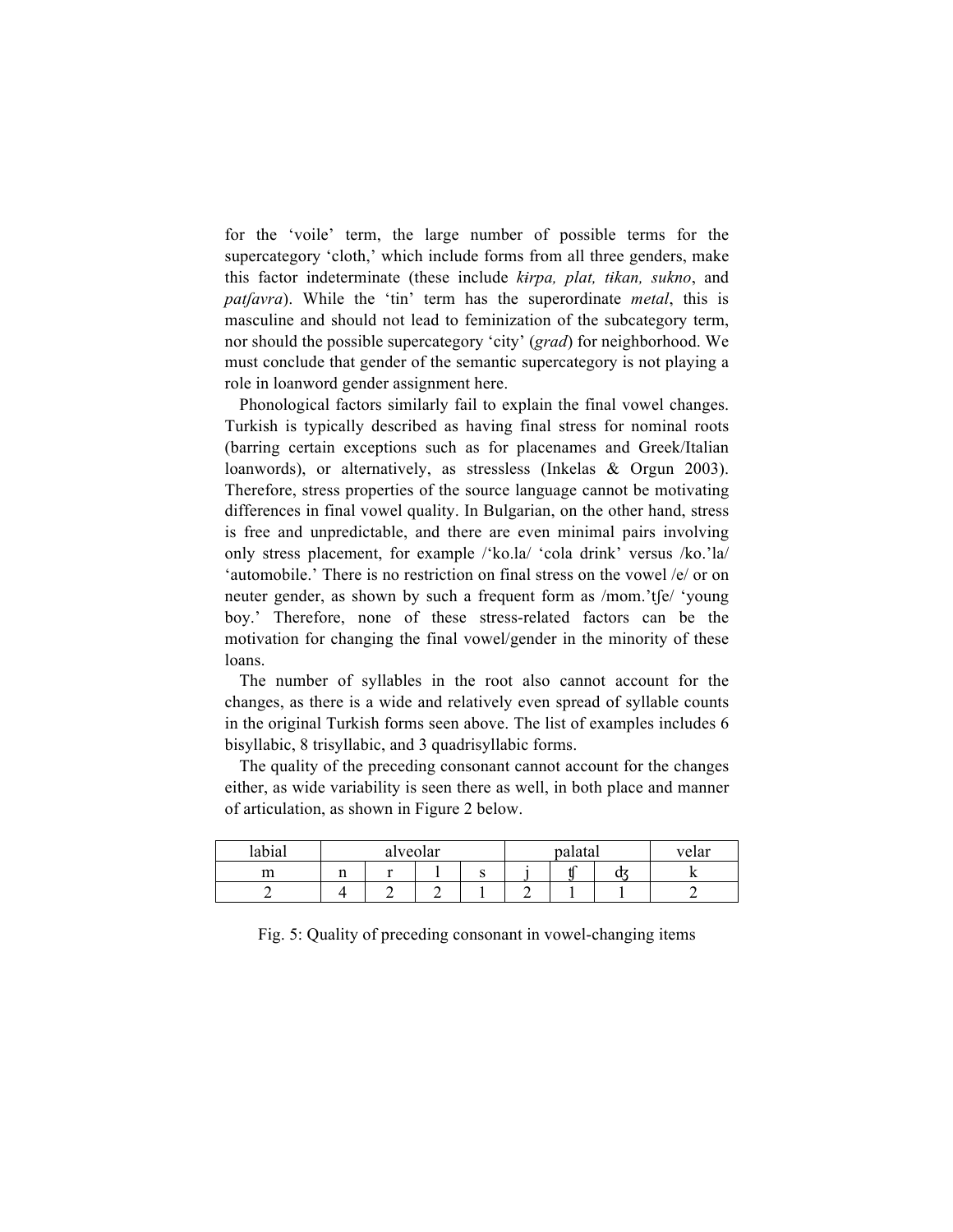Finally, additional support for the gender-based account of loanword final vowel changes in Bulgarian comes from closely-related and geographically-contiguous Macedonian. The gender system of Macedonian largely parallels that of Bulgarian. For non-humans, consonant-final nouns are masculine, /a/-final nouns are feminine, and nouns ending in other vowels are neuter.

Ten of the 17 final-vowel-changing loan items are attested in closelyrelated and geographically-contiguous Macedonian as well as in Bulgarian (Koneski & Toshev 1950, Kramer 1992, Friedman 2003, Netkovska 2015). These are listed in (6).

| (6)            | Bulgarian IPA     |              | Turkish  | Gloss    | Macedonian         |
|----------------|-------------------|--------------|----------|----------|--------------------|
| a.             | лула              | lula         | lüle     | pipe     | lule               |
| b.             | фераджа feradza   |              | ferace   | voile    | feredze            |
| $\mathbf{c}$ . | пенджера pendzera |              | pencere  | window   | pendzere           |
| d.             | тенджера tendzera |              | tencere  | cook pan | tendzere/a         |
| e.             | механа            | mexana       | meyhane  | tavern   | meana              |
| f.             | махала            | maxala       | mahalle  |          | neighborhood maalo |
| g.             | чешма             | $t\int e$ ma | cesme    | fountain | tsesma             |
| h.             | тенекия           | tenekija     | teneke   | tin      | teneke/tenekija    |
| i.             | вересия           | veresija     | veresiye | credit   | veresija           |
| j.             | кесия             | kesija       | kese     | bag      | kese               |

Four of the items maintain the Turkish source final vowel /e/, unlike the Bulgarian loans. One changes to a different vowel (/o/, also associated with neuter gender, just like the original /e/ vowel). Two more exist in variants with both /e/ (original, neuter-associated) and /a/ (changed, feminine-associated. Finally, 3 change final /e/ to /a/, just as happened to their counterparts in Bulgarian.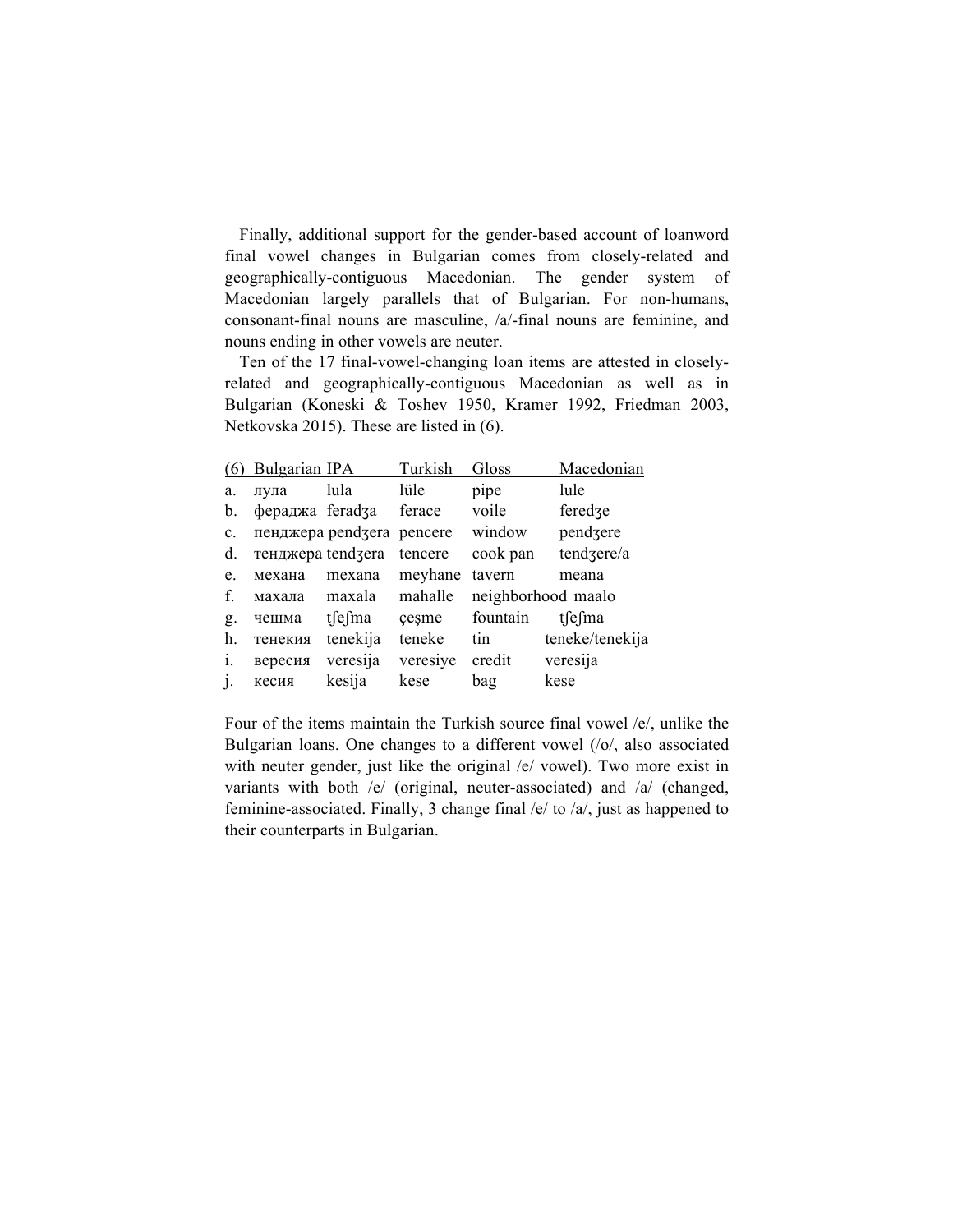| final /e/ $\rightarrow$ /a/ | 17 |
|-----------------------------|----|
| unattested                  |    |
| remains / $e$ /             |    |
| $/e/ \rightarrow /a/$       |    |
| $/e/ \sim/a/$               |    |
| $/e/\rightarrow$ /0/        |    |

Fig. 6: Macedonian treatment of Bulgarian  $/e\rightarrow a/c$  changers

From this variety in outcomes, a number of conclusions may be drawn. First, Macedonian and Bulgarian both borrowed, but with different lexical items ultimately surviving. Second, of the words which were borrowed in both Macedonian and Bulgarian, the same changes were not usually observed for counterpart loans. Thus, it is unlikely that some inherent property of the source forms is driving the final vowel changes. If this were the case, then this property would in all likelihood be operative in *both* Bulgarian and Macedonian, given their high degree of similarity.

# **5 Cross-linguistic Evidence outside Slavic**

Additional support for the gender-based explanation for final vowel changes comes from very similar patterns observed in previous research on Arabic loanwords to Spanish and Portuguese, as well as on L2 Arabic data.

Epenthetic final vowels in both Spanish and Portuguese loanwords from Arabic surface as /a/ rather than default /e/ in precisely the proportions that generate a match with pre-existing lexical gender ratios. In Spanish, the percentage of feminine nouns in the lexicon (versus masculine nouns) in diachronic corpora ranging from the  $13<sup>th</sup>$  century to the present is relatively stable in the range of 40-49%. This is also the case for the loanwords from Arabic, for which the use of final /a/ vowels in place of typical epenthetic /e/ results in 40% feminine forms. Unexceptional use of epenthetic  $/e$ , however, would result in the percentage of feminine nouns dipping to 36% in the loan corpus, outside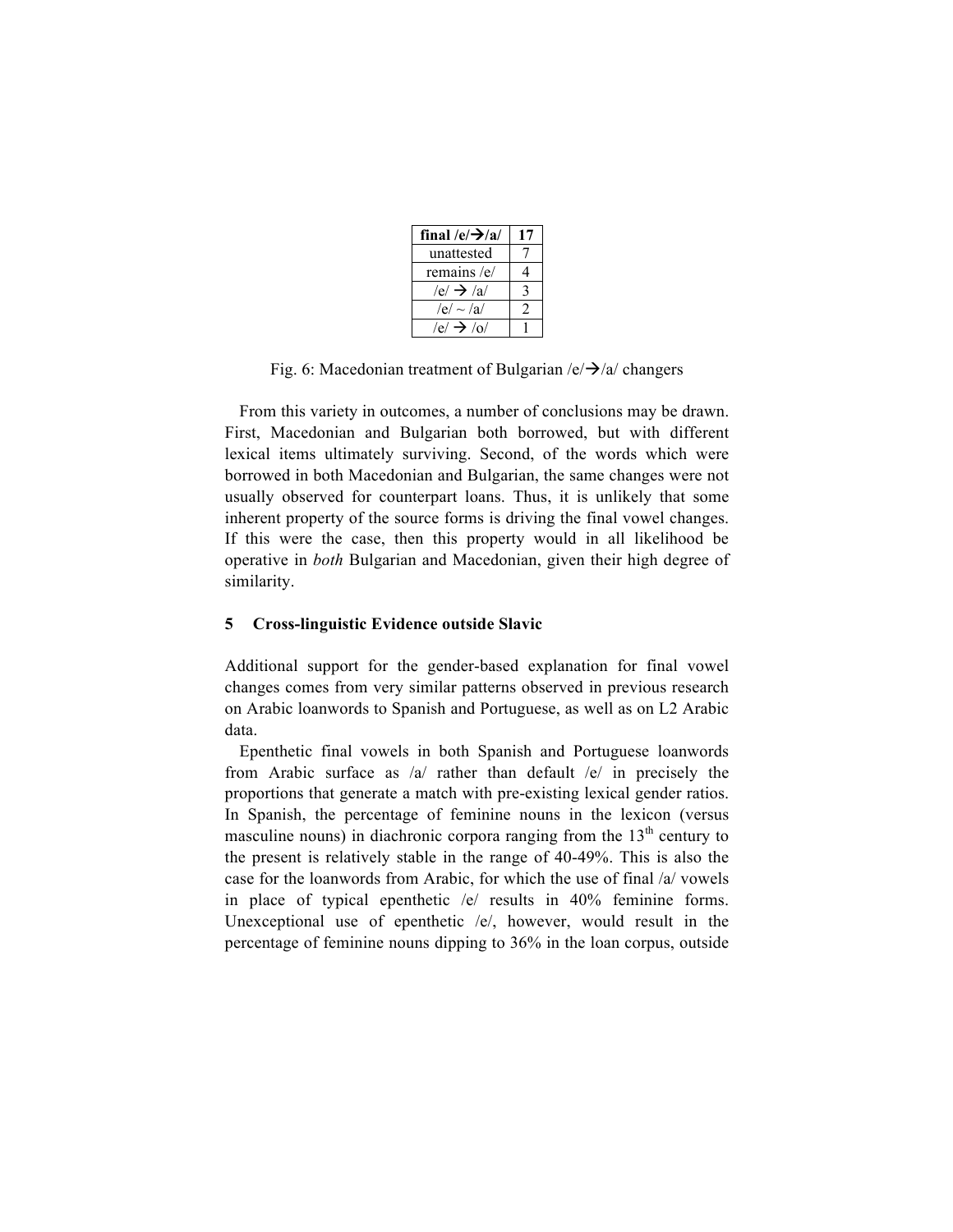the range attested for Spanish in corpora from the last eight centuries (Walter 2006).

The Portuguese data replicates this pattern. As in the Bulgarian/Macedonian datasets, the same set of borrowings is not attested in both languages, and those which are doubly attested do not necessarily show the same gender/vowel changes. However, the separate corpus of Arabic loans in Portuguese also shows a percentage of 40-44% feminine (depending on inclusion of variant forms), versus only 34% feminine without the exceptional vowel changes (Walter 2011).

Loans going in the other direction – from Romance (primarily French, also Spanish) to (Moroccan) Arabic – exemplify a parallel pattern once again. A conspiracy of phonological processes, including final consonant deletion, epenthesis of final /a/, and simplification of nasalized vowels, as well as changing final vowel quality to /a/, results in an exact match of loanword grammatical gender proportions with pre-existing Arabic lexica (both 31%) versus the 19% feminine that the loanword corpus would otherwise contain without such changes (Walter 2011).

Finally, adult acquisition of Arabic language plurals presents a comparable pattern, in which noun roots are assigned to plural classes by advanced learners in the correct proportions, though often incorrectly for individual items (Walter 2004, 2011).

Taken together, these patterns in an unrelated set of languages and contexts from Bulgarian and Macedonian provide strong evidence that exceptional and apparently unmotivated changes to final vowel phonology may be motivated by probability-matching according to gender. This phenomenon is consistent with other work on lexicostatistical effects on categorical grammatical processes. For example, the assignment of the non-transparent voiced feature to consonants heard only in devoiced final context by both Dutch and Turkish speakers is done according to the lexicostatistical likelihood of such consonants in final position according to place of articulation (Ernestus & Baayen 2003, Becker *et al*. 2011), rather than simply assigning the most transparent underlying representation (voicelessness). While such distributional information may be ignored when truly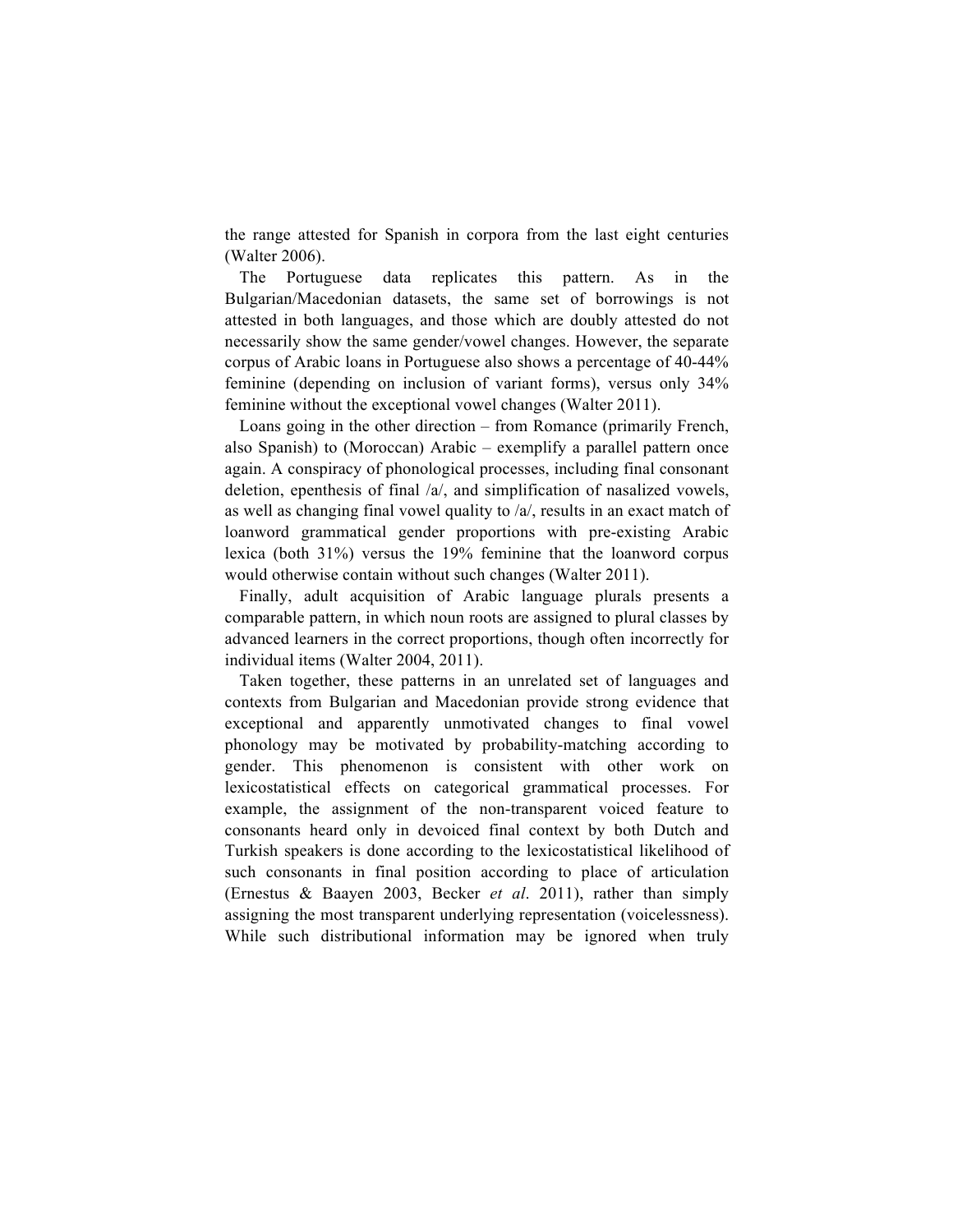arbitrary, its relevance here suggests that gender distribution is one of the statistical patterns which speakers consider to be linguistically important.

## **6 Formalization**

Rice (2006) develops a theory of optimal gender assignment employing language-specific gender assignment constraints, ranked together as a bloc. These constraints, adapted for Bulgarian, are listed in (7) below.

(7)

- a. \*-E $\rightarrow$ M, F: A noun ending in /e/ (or /o/) is assigned neither masculine nor feminine gender
- b. \*-A $\rightarrow$ M, N: A noun ending in /a/ is assigned neither masculine nor neuter gender
- c. \*-C $\rightarrow$ F, N: A noun ending in a consonant (or vowel other than /a/, /e/ or /o/) is assigned neither feminine nor neuter gender

Markedness constraints against each gender (\*Neut, \*Fem, \*Masc) are ranked language-specifically. Following this model, a comparable tableau for Bulgarian unproblematically generates neuter final /e/ forms and feminine final /a/ forms as expected, and as demonstrated by the tableaux in Figures 7 and 8 below, respectively.

| /atabe/                 | *- $E \rightarrow M$ , | *- $A \rightarrow M$ , | *-C $\rightarrow$ F, FAITH *N *F *M |        |        |   |  |
|-------------------------|------------------------|------------------------|-------------------------------------|--------|--------|---|--|
|                         |                        |                        |                                     |        |        |   |  |
| $a. \rightarrow a$ tabe |                        |                        |                                     |        | ∗      |   |  |
|                         |                        |                        |                                     |        |        |   |  |
| b. atabe F              | $\ast$                 |                        |                                     |        |        | ∗ |  |
| c. ataba F              |                        |                        |                                     | $\ast$ |        | ∗ |  |
| d. ataba N              |                        | $*$                    |                                     | ∗      | $\ast$ |   |  |

Fig. 7: Bulgarian typical neuter gender assignment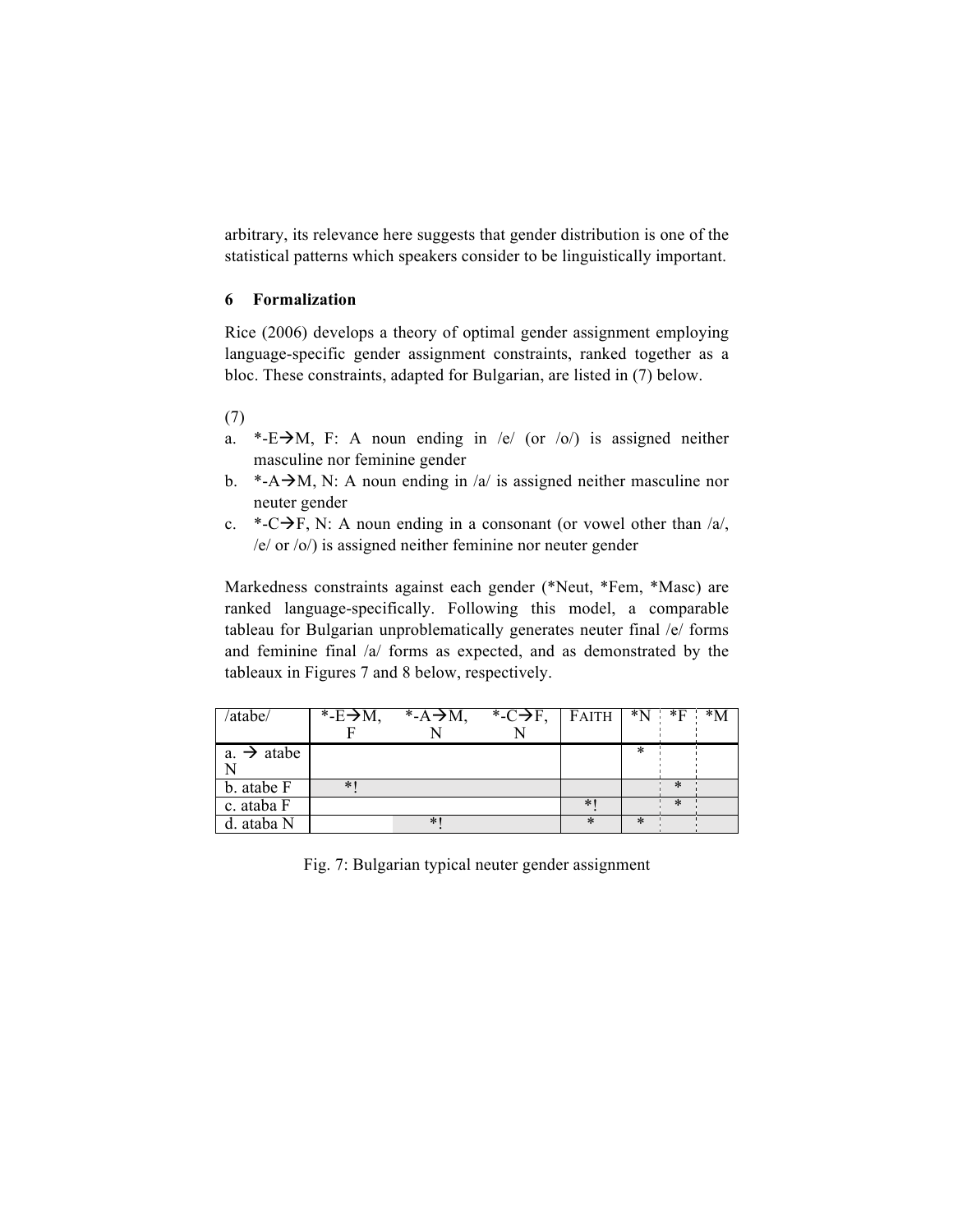| /ataba/                | *- $E \rightarrow M$ , | *- $A \rightarrow M$ , | *-C $\rightarrow$ F, FAITH *N *F *M |     |        |        |  |
|------------------------|------------------------|------------------------|-------------------------------------|-----|--------|--------|--|
|                        |                        |                        |                                     |     |        |        |  |
| a. atabe N             |                        |                        |                                     | $*$ | $\ast$ |        |  |
| b. atabe F             | $*$                    |                        |                                     | ∗   |        | $\ast$ |  |
| c. $\rightarrow$ ataba |                        |                        |                                     |     |        | ∗      |  |
|                        |                        |                        |                                     |     |        |        |  |
| d. ataba N             |                        | $\ast$                 |                                     |     | $\ast$ |        |  |

Fig. 8: Bulgarian typical feminine gender assignment

The inclusion of gradient constraint ranking for the gender markedness constraints, following Boersma and Hayes (2001), entails the assumption that those constraints (\*N, \*F, \*M) are initially more highly ranked, and are adjusted downwards over the course of the L1 acquisition process in response to frequency in lexical items. Stochastic ranking means that such rankings would fluctuate probabilistically based on lexical type frequency of grammatical gender classes. Therefore, high-ranked \*N, militating against neuter gender assignment, could persist in some cases. This ranking would yield the Bulgarian final vowel changes in the exceptional cases, as shown by the tableau in Figure 9 below.

| /atabe/        | $^*N$ | $\overline{E}$ -E $\rightarrow$ M, | *- $A \rightarrow M$ , | *-C $\rightarrow$ F, | FAITH  | $*$ F  | $*_{\mathsf{M}}$ |
|----------------|-------|------------------------------------|------------------------|----------------------|--------|--------|------------------|
|                |       |                                    |                        |                      |        |        |                  |
| a. atabe N     | $*1$  |                                    |                        |                      |        |        |                  |
| b. atabe F     |       | *                                  |                        |                      |        | $\ast$ |                  |
| $\mathbf{c}$ . |       |                                    |                        |                      | $\ast$ | ∗      |                  |
| ataba F        |       |                                    |                        |                      |        |        |                  |
| d. ataba N     | $*1$  |                                    | $\ast$                 |                      | $\ast$ |        |                  |

Fig. 9: Bulgarian exceptional feminine gender assignment

The long-term persistence of such rankings could lead to the disappearance of a grammatical gender category, as with neuter in neighboring Albanian and, perhaps eventually, Bosnian/Croatian/Serbian.

I assume the winning outputs from variable rankings as in Figure 8 are consistently selected thereafter via something like the USELISTED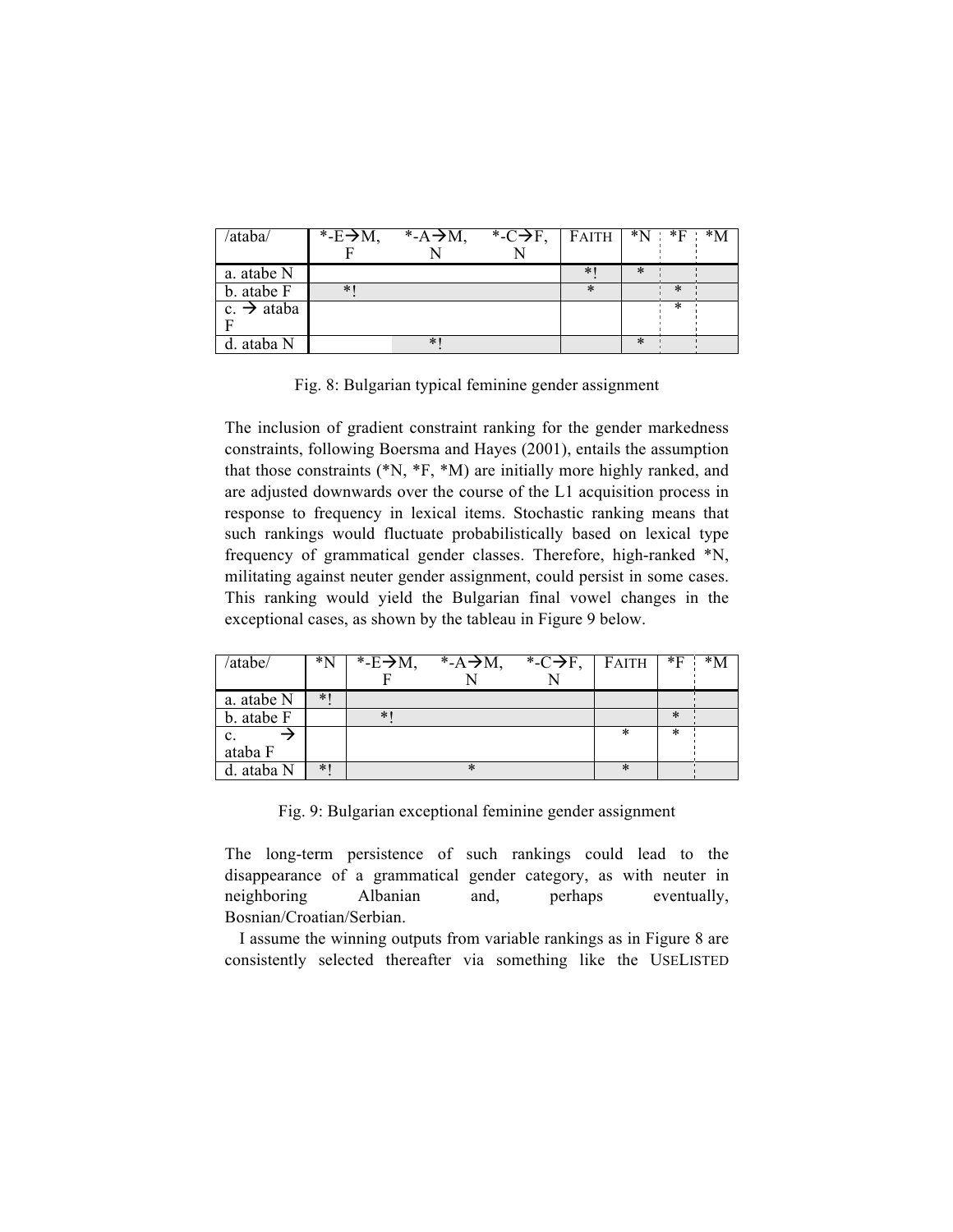constraint(s) proposed by Zuraw (2000), in order for them to continue in usage for the loan-borrowing individual and thereafter propagate through the speech community.

A final note concerns the change of gender from neuter to feminine rather than masculine. The change in vowel quality, rather than the vowel deletion which would be required for assignment of masculine gender, can be straightforwardly accounted for by the ranking of a faithfulness constraint enforcing phoneme preservation of input segments (MAX) over a constraint enforcing faithfulness to vowel quality (IDENT). This is in keeping with the tendency for loan adaptation to favor perceptibly minimal changes to source forms (for discussions and examples, see several papers in Calabrese & Wetzels 2009).

#### 7 **Conclusions**

Loanwords from Turkish to Bulgarian display a pattern of apparently phonologically unnecessary final vowel changes. These changes result in a larger number of nouns with feminine gender than would otherwise be expected. The 'new' lexicon, including such borrowings, displays the same grammatical gender ratios as the 'old,' pre-borrowing lexicon. I argue that this parallelism is the driving force of such changes, rather than an accidental outcome.

This phenomenon provides additional support for the relevance of probability-matching according to lexicostatistical data in assignment of categorical morphophonological properties. Adults deploy their knowledge of distributional generalizations over the lexicon (Frisch & Zawaydeh 2001, Hudson-Kam & Newport 2005), and are motivated by such generalizations at least as much as by faithfulness to individual phonemes or derivational transparency.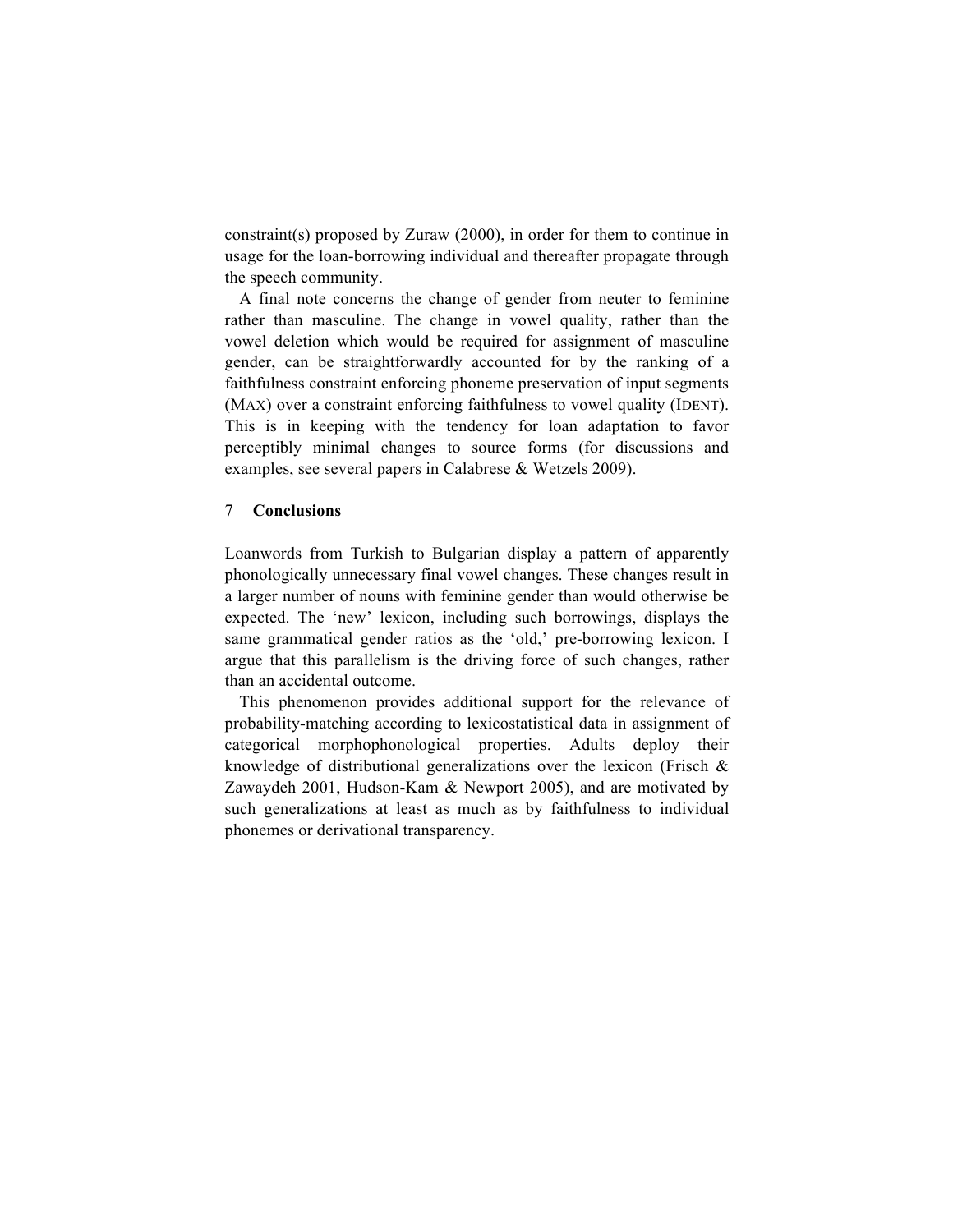# **References**

- Becker, Michael, Nihan Ketrez, and Andrew Nevins. 2011. The Surfeit of the Stimulus: Analytic Biases Filter Lexical Statistics in Turkish Laryngeal Alternations. *Language* 87:1.84-125.
- Boersma, Paul and Bruce Hayes. 2001. Empirical Tests of the Gradual Learning Algorithm. *Linguistic Inquiry* 32.45-86.
- Calabrese, Andrea and W. Leo Wetzels. 2009. *Loan Phonology.* Current Issues in Linguistic Theory 307. Amsterdam: John Benjamins.
- Ernestus, Mirjam, and Harald Baayen. 2003. Predicting the Unpredictable: Interpreting Neutralized Segments in Dutch. *Language* 79.5-38.
- Friedman, Victor. 2003. *Turkish in Macedonia and Beyond: Studies in Contact, Typology and Other Phenomena in the Balkans and the Caucasus*. Turcologica 52. Wiesbaden: Harrassowitz Verlag.
- Frisch, Stefan and Adnan Bushra Zawaydeh. 2001. The Psychological Reality of OCP-Place in Arabic. *Language* 77.91-106.
- Gadjeva, Snejana. 2009. *Les Turcismes dans la Langue Bulgaire Contemporaine/Turcisms in the Contemporary Bulgarian Language*. PhD thesis, Paris INALCO.
- Georgieff, Anthony (ed.). 2012. *The Turks of Bulgaria: History, Traditions, Culture*. Vagabond Media.
- Hudson Kam, Carla L. and Elissa L. Newport. 2005. Regularizing Unpredictable Variation: The Roles of Adult and Child Learners in Language Formation and Change. *Language Learning and Development.* 1.151-195.
- Inkelas, Sharon; & Orgun, Cemil Orhan. 2003. Turkish stress: A review. *Phonology* 20:1.139-161.
- Koneski, Blazhe & Krum Toshev. 1950. *Makedonski pravopis: So pravopisen rechnik*. Skopje: Drzhavno Knigoizdatelstvo na NR Makedonija.
- Kramer, Christina. 1992. The Use of Turkisms in Balkan Languages as Reflected in Konstantinov's Novel *Baj Ganjo*. *Zeitschrift für Balkanologie* 28. 44-60.